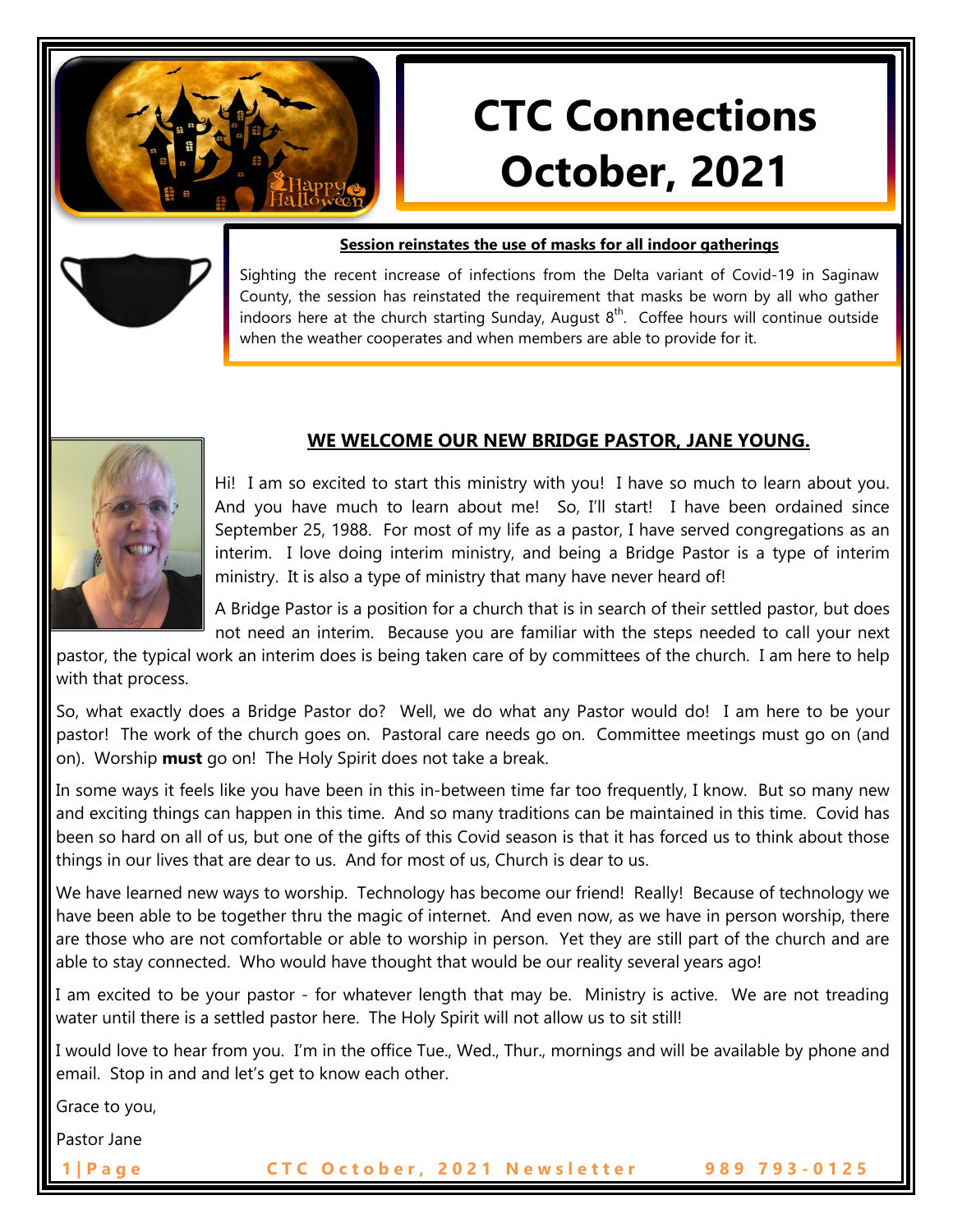# **COVENANT OF CLOSURE WITH PASTOR BRANT PIPER**

On September 19, 2021 at a special congregational meeting the "Covenant of Closure" between Pastor Piper and Countryside Trinity Church was accepted by the congregation. **It is extremely important that each member/friend and their families understand and abide by this agreement.** The following is a brief review of the terms in the agreement:

Pastor Brant cannot involve himself in any leadership or advisory role with the church.

He cannot intervene, support, or give advice to anyone involved in a congregational disagreement or dispute.

He cannot officiate in any special events in the lives of former parishioners or the congregation, including weddings, funerals, baptisms, worship leadership, church anniversary activities, etc. unless expressly invited by the Moderator of the Session.

He must refuse requests for pastoral services made by members or the Countryside congregation/friends and their extended families.

Pastor Brant must refrain from giving opinions or direction regarding church business that could undermine the transition necessary for the church and the development of the relationship between the congregation and the new pastor.

It is also understood that Pastor Brant's spouse, Leslie, and their family members adhere to the principles of this covenant.

Any violations of this covenant may be subject to disciplinary action under the Rules of Discipline from the Presbyterian USA Book of Order.

**So, Please, Please, read these items through and refrain from calling Pastor Brant after September 26, 2021. The Session appreciates your understanding and support in this matter.**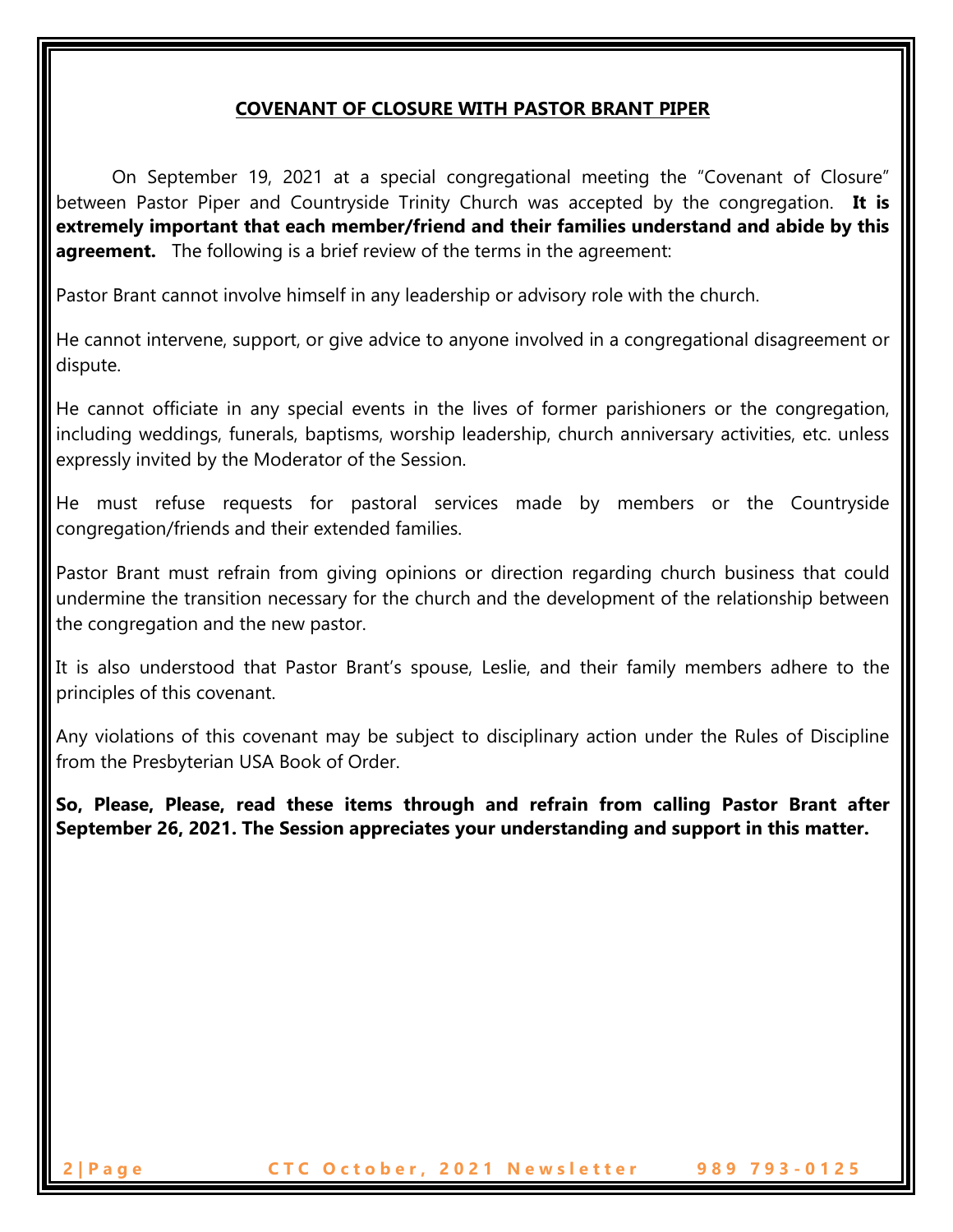## **YOUR SESSION/COUNCIL AT WORK September 21, 2021 Mary Ann Parker, Clerk of Session**

**Reflection & Thanksgiving Time:** Reflected on Isaiah 40:27-31.

**Minutes of 8-17-2021 session meeting and called congregational meeting of 9-19-2021:** Approved. The called congregational meeting action taken was to fulfill the request of Pastor Brant to dissolve his relationship with Countryside Trinity Church. The congregation approved it with "regrets."

**Treasurer's Report:** Financial information for August reviewed and accepted as printed.

**Clerk's Report:** Membership remains at 120.

Communion served to 40 congregants on 9-12-2021.

Seven homebound members and one family member received communion in September.

Pastor's Report: Served on Presbytery COM Transitional Team and Committee of Ministry and Ministry Preparation.

Served home Communion to 2 members. Visited 4 members in the hospital.

Conducted funeral service for Charlie Burr, non-member.

Held congregational gathering on 8-22-2021 to further explore core values and bedrock beliefs.

# **BRIEF SUMMARY OF PRESBYTERY MEETING HELD ON SEPTEMBER 14TH VIA ZOOM GIVEN.**

## **COMMITTEE REPORTS:**

**Building & Grounds:** Chuck Davis, moderator. Instrumental in obtaining services to connect organ to the new sound system so it can be played during Sunday services. A roof leak in the church is under investigation.

**Christian Outreach:** Kitty Blehm, moderator. September mission is the City Rescue Mission. CROP walk will be 10-10-2021. Marcia Lacker is coordinator for CTC. Staffing shortages puts the Backpack program and the READ program on hold at the present time. Two hundred school supply items were delivered to Weiss School for the children.

**Finance & Stewardship:** Roger Scovill, moderator**.** Monthly goal for August is \$13,500 and \$7440.56 was collected. The team is in the process of preparing the budget for 2022. Had discussion regarding the investment of a portion of the endowment funds.

**Personnel:** Mary Ann Parker, moderator. Team met with Pastor Brant for a short exit interview. Terms for a part-time bridge pastor presented to session and approved.

**Bridge pastor team:** Carol VanArsdale gave brief report on Sunday regarding the search which was discussed. Roger will follow up with Carol.

Session will host a "farewell reception with regrets" for Pastor Brant on September 26, 2021 with light refreshments. A card box will be available for members/friends to send him off on his retirement with best wishes' cards.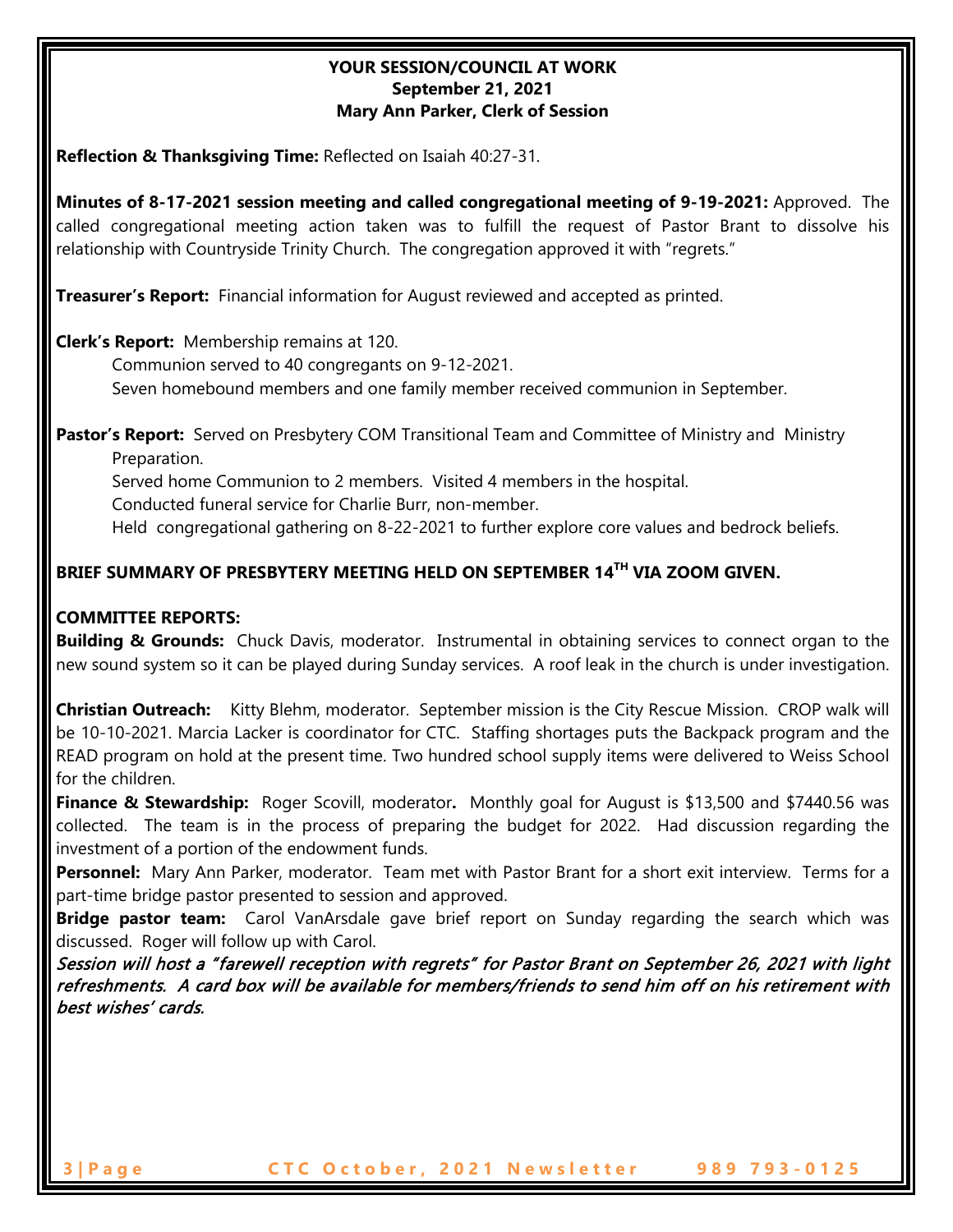**Be Respectful**: Please be respectful during worship service and refrain from talking. Remember that once the Prelude begins and until the Postlude ends the Worship Service **is in progress** and is being livestreamed. During this time we are to remain in our seats and listen to the beautiful music that is being played and the message our Pastor brings to us. We ask that you do not get up until the Postlude has concluded so as not to interfere with the livestreaming. Thank you.

**The Crop Walk** is scheduled for October 10, 2021. Here's how you can help:

- You can walk any part or all of the planned route on October 10<sup>th</sup> which leaves from the Saginaw YMCA and collect pledge donations from your friends, relatives and family;
- If you are not able to walk for whatever reason, you can still collect pledge donations for the cause.

See Marcia Lacker for further information.

**Thanksgiving Food Baskets**: We are hoping that this year, we will be able to return to our normal food basket gift for some of the area families in need. We will begin accepting non-parishable food donations beginning in August for those able to help out. The following items will be collecting now - Non-parishable canned goods or jars, i.e. vegetables, gravy, fruit, tuna fish, spaghetti sauce, pork & beans, soup, peanut butter & jelly, etc.

As we get closer to Thanksgiving, we will post those items which are still needed. As always, we will need people to help out on "Packing & Shopping" Day so stay tuned for more information. Thank you so much for your generosity.



**Angel Tree**: We are hopeful that we can resume our Christmas Angel Tree this year. More information to come.



**TWO COINS A MEAL** will continue to be collected on the first Sunday of each month during Worship Service. There will be a pail at the back of the Sanctuary marked as such. Please bring your coins in a plastic baggie or envelope if you are able to do so and place in the pail either on your way in or out of Church. Thank you.

We have many ways to participate in reaching out to those in need this month.

Our local mission of the month is Old Town Mission. Old Town Outreach is a spirit filled church established to reach Saginaw with the hope and joy of Jesus Christ. The center is located on Gratiot near Michigan Avenue. They have a baby pantry, food pantry, worship services and bible studies, serve meals-soup kitchen and much more.



Please label your donations "Mission of the Month" or "Old Town".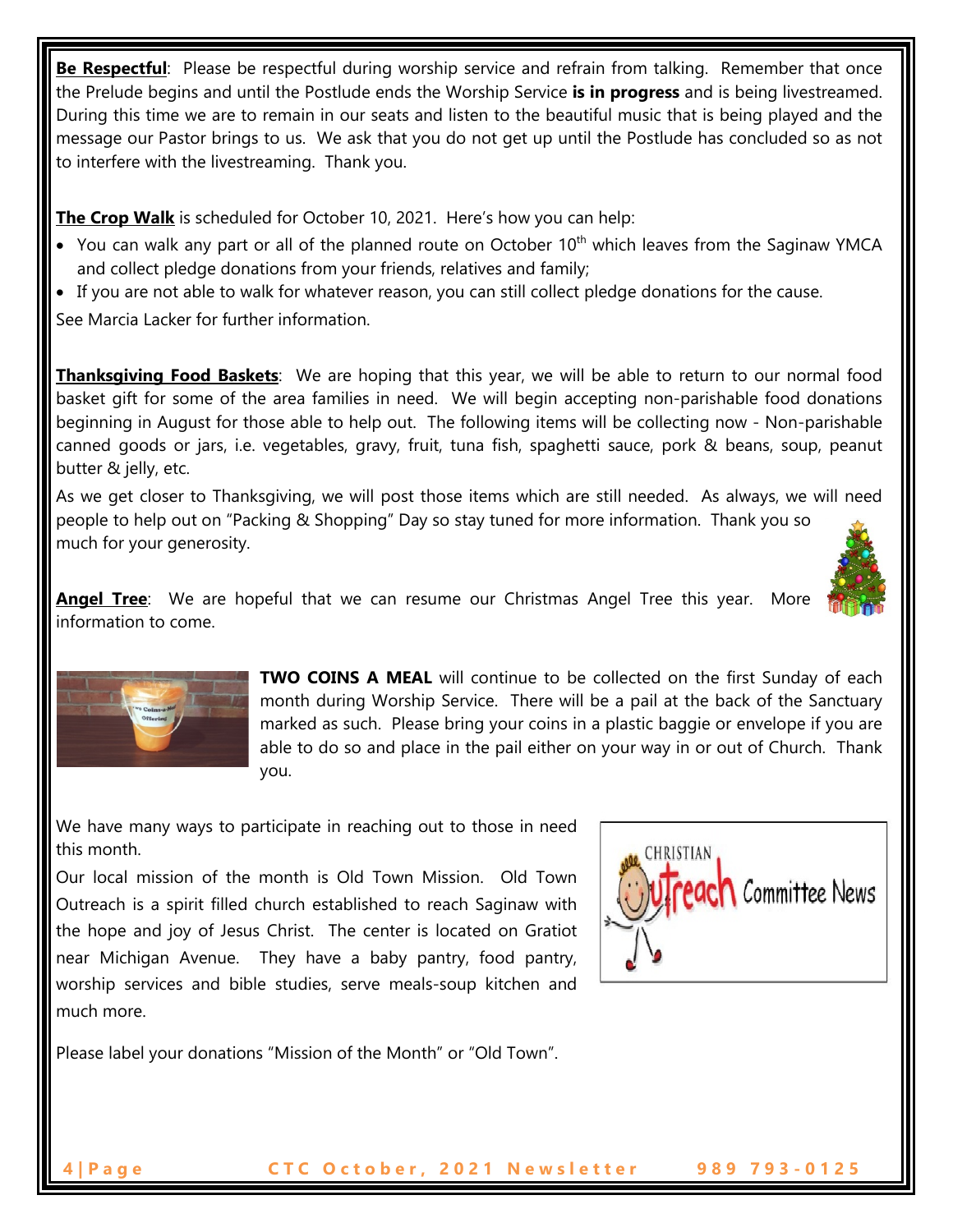Sunday the 10<sup>th</sup> is the day we celebrate Peace and Global Witness (PCUSA) and Neighbors in Need (UCC). 25% of the PC USA offering stays with our congregation to support our peace making and reconciliation efforts in our own community. 25% is for area efforts with other churches and 50% is used for global efforts (PCUSA).

Unfailing Love is the theme for NIN offering. 1/3 of the offering goes to support justice programs helping Native Americans. 2/3 is used to fund other justice programs. Local churches may apply for grants up to \$10,000 for their programs for justice.

Please use the envelopes on the table in Fellowship Hall or mark your check for "Peace Offering". Collected donations are split 50-50 between our denominations.

Sunday, October 10<sup>th</sup> is the celebration of the Saginaw County CROP walk. Due to covid, the "walk" has taken on many different forms. You can walk where or when you wish. The group-walk starts and ends at the YMCA. You can "walk" on line. Kathy Loviska, Marcia Lacker and Michelle Martinez will gladly receive your donations. Kathy has set up an online page also. ¼ of the donations stay in Saginaw. Agencies receiving funds this year are: Hidden Harvest, East Side Soup Kitchen and Saginaw Rescue Mission. Church World Service distributes funds to programs around the world. Checks may be made out to CWS.

We are collecting food and money for Thanksgiving Baskets.

| <b>TREASURER'S</b><br><b>REPORT</b> | <b>August</b>               |          |                      |           |                       |
|-------------------------------------|-----------------------------|----------|----------------------|-----------|-----------------------|
|                                     | Beginning<br><b>Balance</b> | Receipts | <b>Disbursements</b> | Transfers | <b>Ending Balance</b> |
|                                     |                             |          |                      |           |                       |
| General                             | (3,794.25)                  | 7,440.58 | 10,114.34            | 1,095.00  | (5,373.01)            |
| Memorial                            | 9,470.00                    |          |                      |           | 9,470.00              |
| Memorial - Lyons Troop 304          |                             |          |                      |           |                       |
| Manse                               |                             |          |                      |           |                       |
| Special gift                        | 17,800.02                   |          |                      |           | 17,800.02             |
| Special projects                    | 2,195.36                    |          |                      |           | 2,195.36              |
| <b>Mission</b>                      |                             |          |                      |           |                       |
| Per capita                          | 360.60                      |          |                      |           | 360.60                |
| Two-coins-a-meal                    | 107.00                      | 40.00    |                      |           | 147.00                |
| Food baskets                        | 237.52                      | 5.00     |                      |           | 242.52                |
| Heifer proj (Church School)         |                             |          |                      |           |                       |
| <b>UCC/PCU/Blankets</b>             |                             |          |                      |           |                       |
| Good Samaritan                      | 2,397.28                    |          |                      |           | 2,397.28              |
| Muriel Lakey Scholarship            | 7,516.06                    |          |                      |           | 7,516.06              |
| <b>Womens Association</b>           |                             |          |                      |           |                       |
| Local                               | 120.00                      | 80.00    |                      |           | 200.00                |
| <b>Bricks</b>                       | 1,335.85                    |          |                      |           | 1,335.85              |
|                                     | 37,745.44                   | 7,565.58 | 10,114.34            | 1,095.00  | 36,291.68             |
| <b>Minister Compensation</b>        | 93,647.95                   |          |                      | (535.00)  | 93,112.95             |
| Endowment                           | 256,489.99                  | 1,024.16 |                      | (560.00)  | 256,954.15            |
|                                     | 387,883.38                  | 8,589.74 | 10,114.34            |           | 386,358.78            |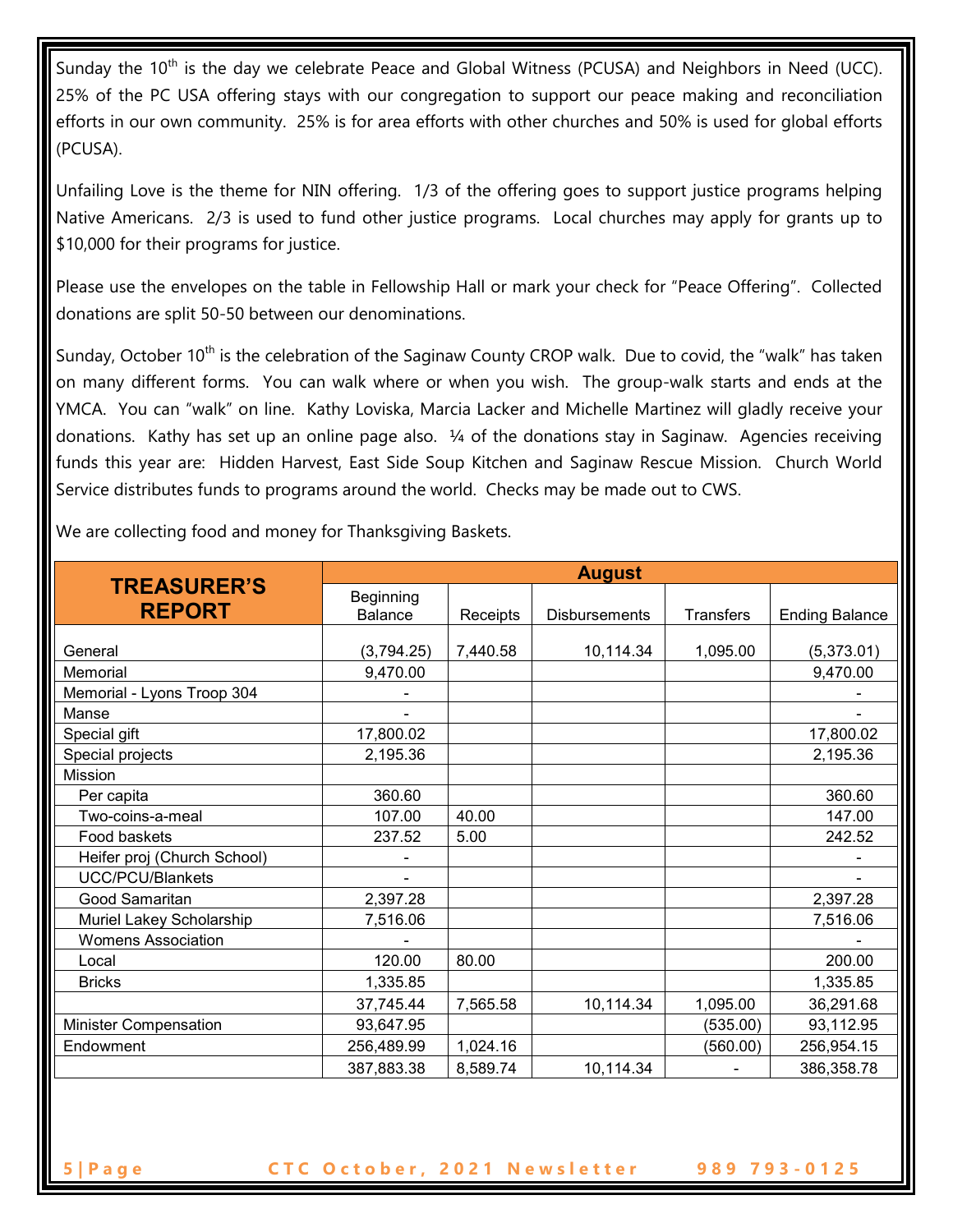Remember **Betty Burr Joan Comstock Dawn Curtis** Samaritas Senior Living @ Home @ Home **Betty Hauk Floyd & Lois Krzak Doug and Marilyn Leffler** Wellspring Ind. Living @ Home New Hope Valley Temporarily @ Saginaw Rehab **Bob & Marie Lemmer Fern Evon Little Judy Lorenz** Wellspring Assisted Living Swan Haven Manor St. Francis Home **Ruth Marsh Norma Meacham Virginia Lyon** @ Home @ Home New Hope Valley **Elaine Miner Fran Prueter Helen Reynolds** @ Home @ Home Wellspring Independent Living Temporarily @ Symphony on Bay Road (Formerly Cartell) **Shirley Roof** Wellspring Assisted Living Currently @ Covenant Hospital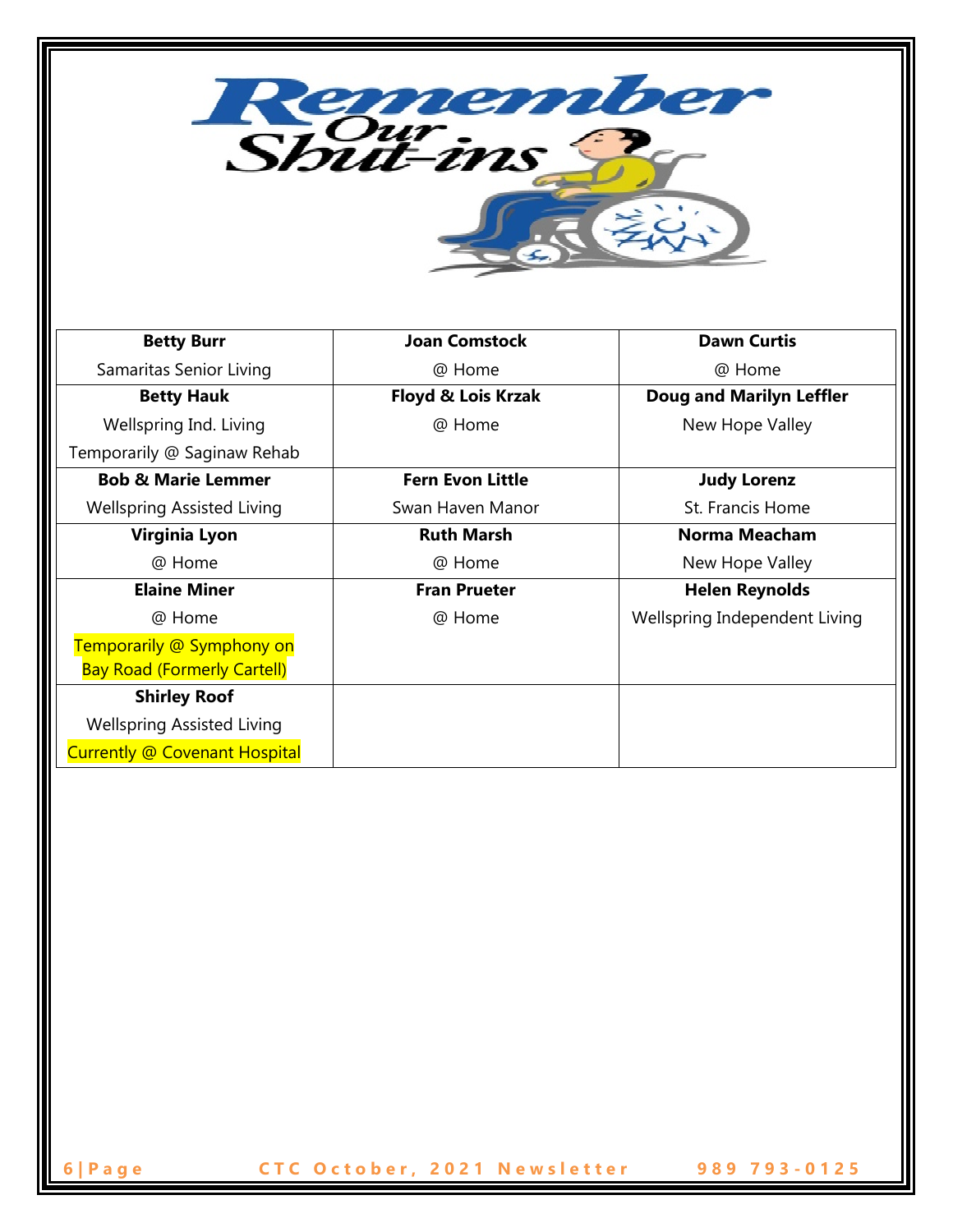

#### **OCTOBER BIRTHDAYS**

- 1 Zachary Plater
- 2 Drew Pequignot
- 2 Dan Groom
- 3 Joseph Ruth
- 5 Mary Longstreth
- 6 Amanda J. (Groom) Fulton
- 11 Dick Easlick
- 11 Jerry Paquette
- 13 Ethan Parker
- 13 Ruth Marsh
- 13 Charlotte Armstrong
- 14 Mike Yusaf
- 14 Tania Yusaf
- 16 Randy Groom
- 17 Elizabeth Jacob
- 19 Christopher Davis
- 22 Jean Anne Miller
- 22 Pat Denno
- 25 Ezra Yusaf
- 25 Aaron Plater
- 26 Ashley Huizar (Scovill)
- 27 Marie Lemmer
- 29 Scott Jacob
- 29 Lori Halase

### **NOVEMBER BIRTHDAYS**

- 1 Paige Pequignot
- 3 Sam Nolan
- 7 Judi Westendorf
- 7 Christine (Dowling) Greenwood
- 8 Duncan Redfield
- 9 Stephanie Plater
- 10 Anjel Vernon
- 11 Dave Fitzgerald
- 12 Jacob Plater
- 15 Dick Woodke
- 16 Pervez Yusaf
- 19 Martin Bethune
- 19 Bethany Scovill

#### **NOVEMBER BIRTHDAYS CONT'D**

- 20 Judith Lorenz
- 21 Ronald Miller
- 22 Jacob Groom
- 22 Lucas Gonzales
- 23 Bethany Scovill
- 23 Virginia Jarvi
- 28 Jennifer Nolan-Heyn
- 28 Avis Leach

#### **DECEMBER BIRTHDAYS**

- 3 Rhashell Hunter
- 8 Garth Westendorf
- 12 Melissa Paterson (Shalhoup)
- 16 Alexa Mahan
- 17 Nancy Easlick
- 18 Paula Plater
- 22 Ed Halase
- 24 Nancy Scott
- 25 Brecque Woodke
- 26 Craig Gates

#### **OCTOBER ANNIVERSARIES**

- 2 Aaron & Paula Plater
- 8 Robert & Marie Lemmer
- 10 Eric & Sue Smith

#### **NOVEMBER ANNIVERSARIES**

- 17 Jerry & Virginia Brachear
- 22 Dave & Dora Fitzgerald

#### **DECEMBER ANNIVERSARIES**

- 15 Joseph & Doris Ruth
- 24 Bruce & Patricia Denno
- 27 Dick & Nancy Easlick